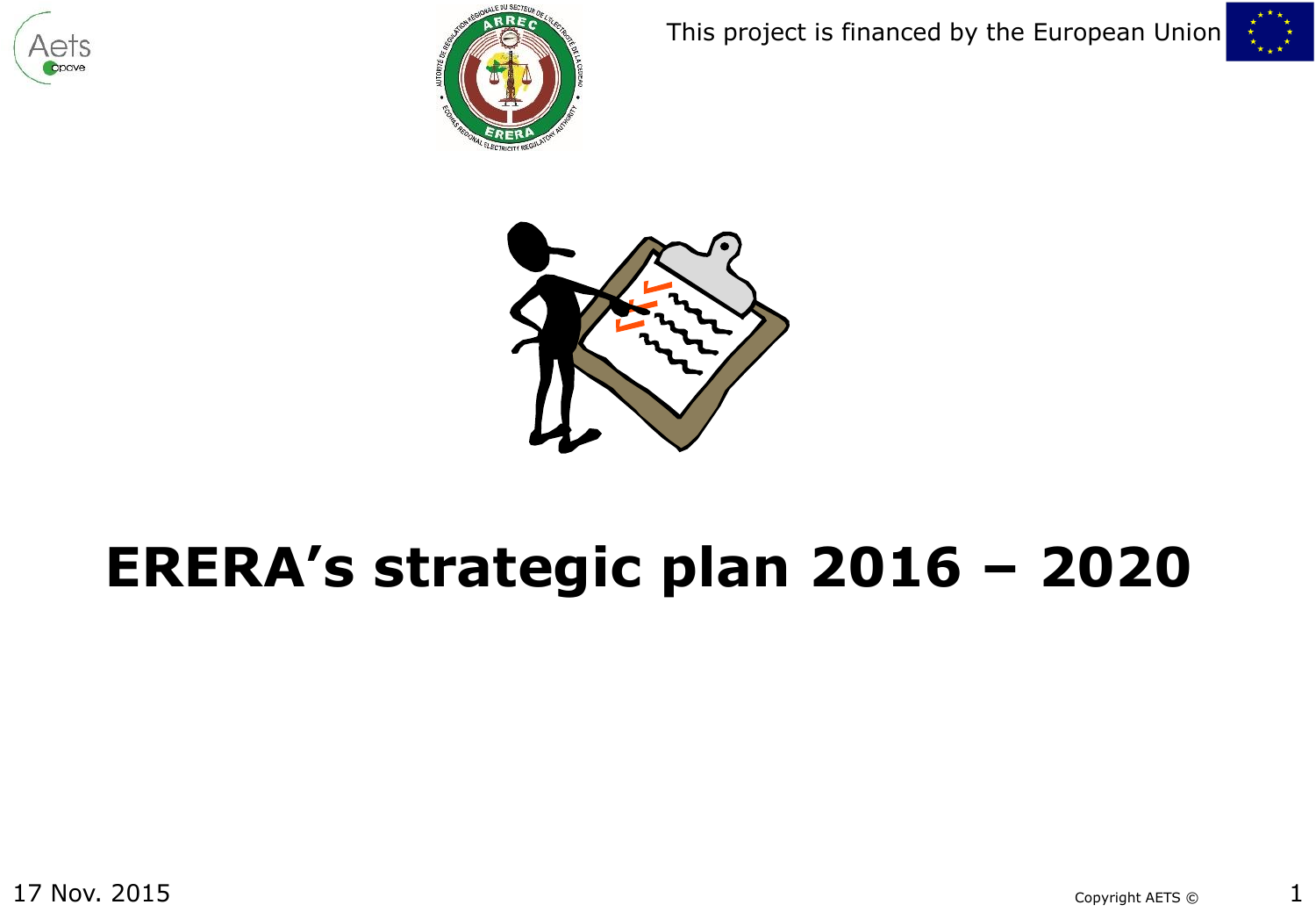



# **Agenda A common ECOWAS electricity market**

#### **Why are we doing this?**

**The benefits of a common ECOWAS electricity market.**

#### **Why is it difficult to create a common electricity market?**

**Experiences from other regions.**

#### $\Rightarrow$  **How will we proceed in ECOWAS?**

**The ERERA strategic plan 2015–2020.**

#### **Input to the strategic plan from the participants at this workshop**

**Group work and input from the audience.**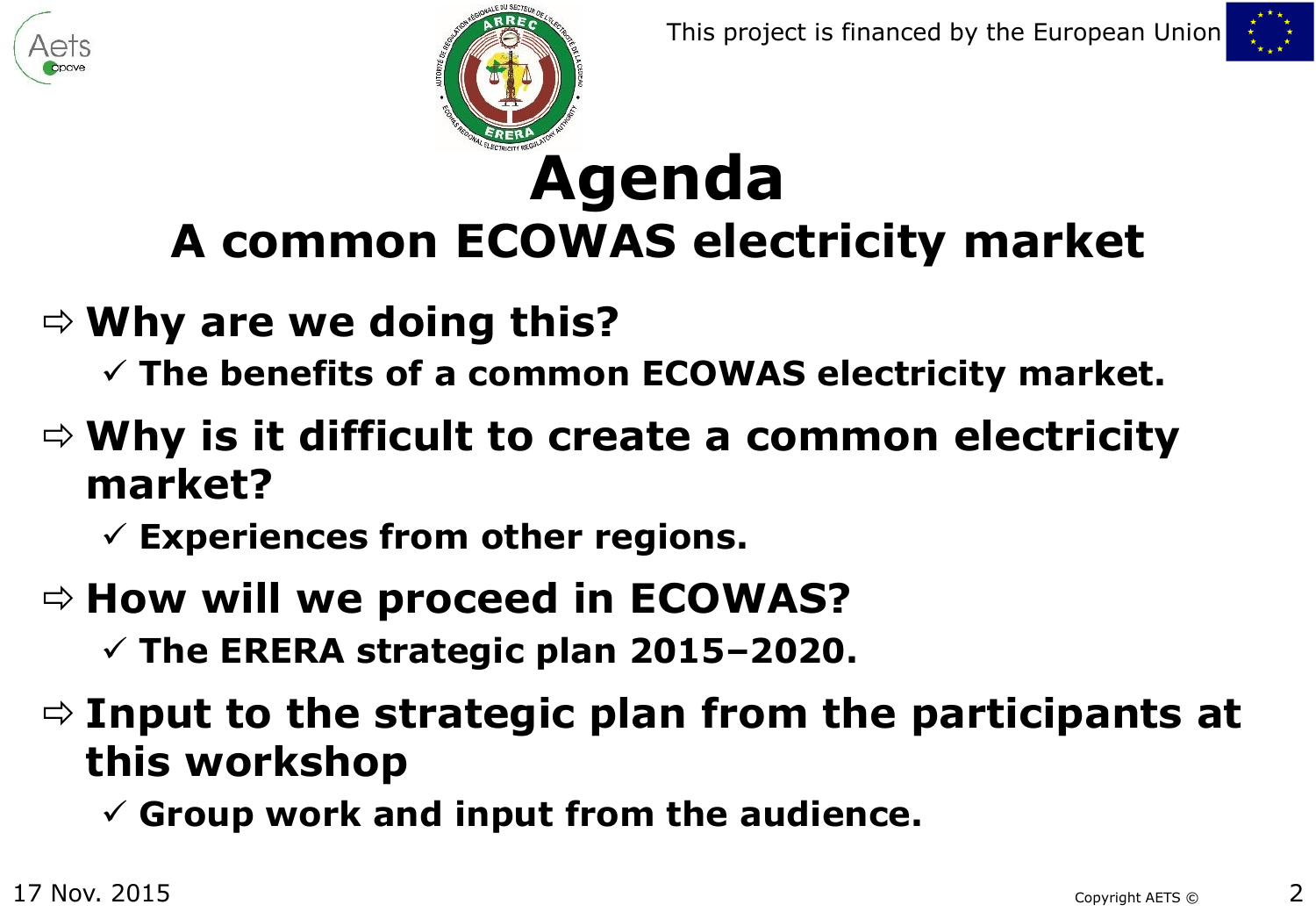







# **Why are we doing this?**

**The benefits of a common ECOWAS electricity market**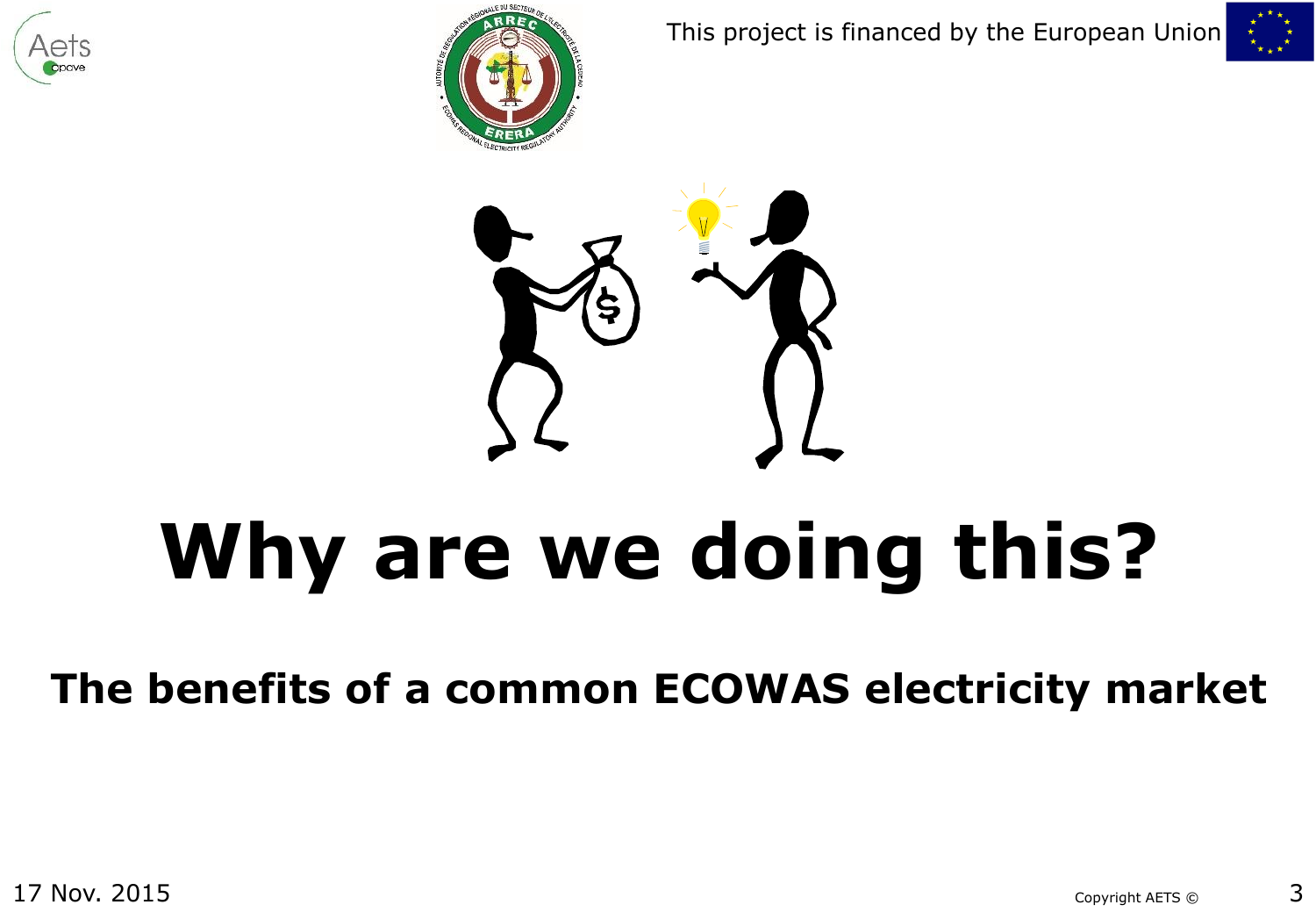![](_page_3_Picture_0.jpeg)

![](_page_3_Picture_3.jpeg)

# **Africa Progress Panel**

- **This is a group of experts led by Kofi Annan.**
- **The panel estimates:**
	- **Current energy-sector investment levels are just \$ 8 billion a year.**
	- **Investment of \$ 55 billion per year is needed until 2030 to meet demand and achieve universal access to electricity.**
- **Attracting this amount of investments is a huge challenge!**
- **However, a common ECOWAS electricity market is much more interesting for investors**
	- **Compared with fragmented, national markets.**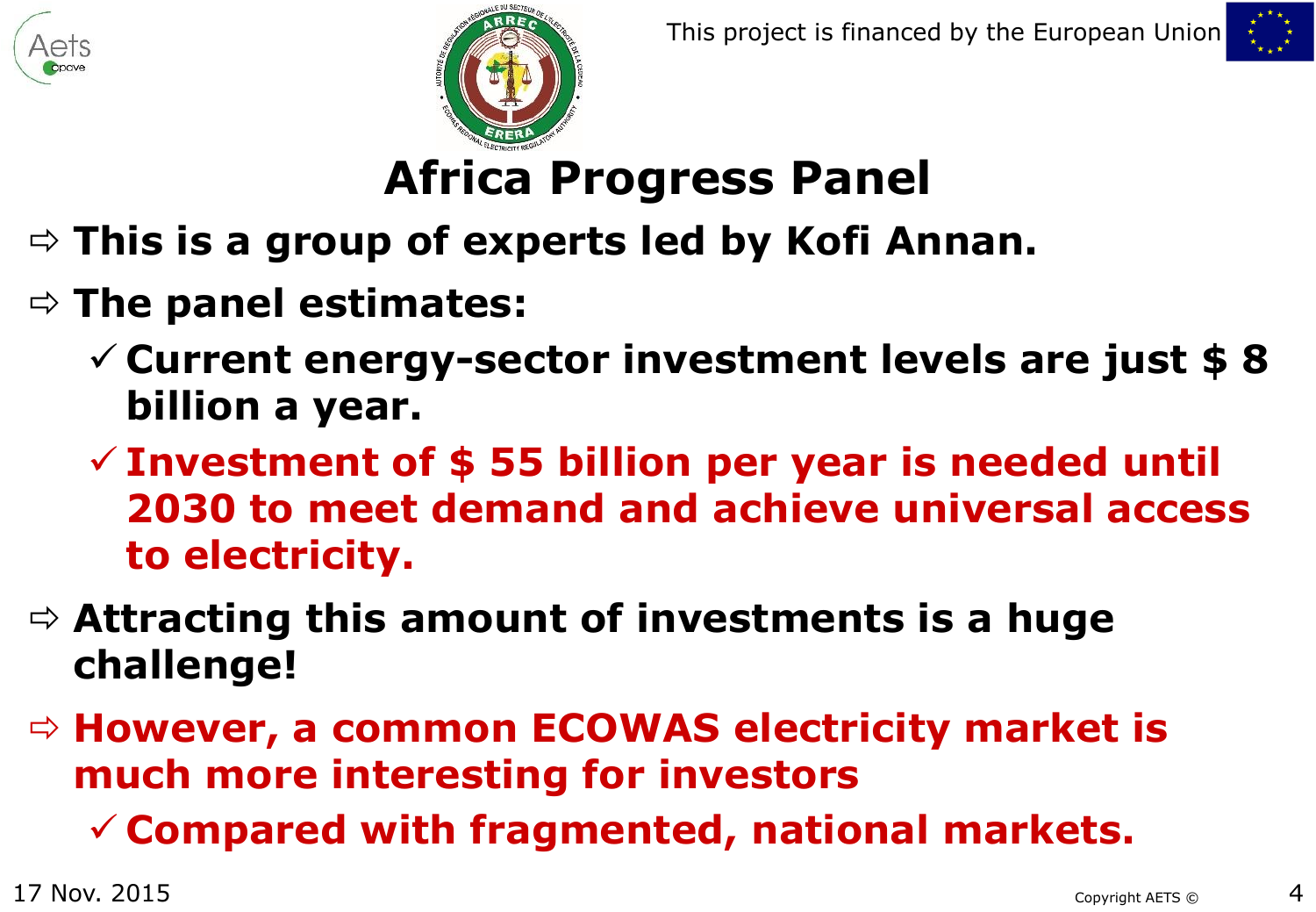![](_page_4_Picture_0.jpeg)

![](_page_4_Picture_3.jpeg)

### **A common ECOWAS electricity market**

#### **The British magazine** *The Economist* **24 Oct. 2015:**

- *Unlike Asia, Africa has failed to develop industries that generate lots of employment and pay good wages.*
- *Only a few countries manufacture very much, largely because national markets are small and barriers to trading within Africa are huge***.**

**For electricity, we will aim at improving this!**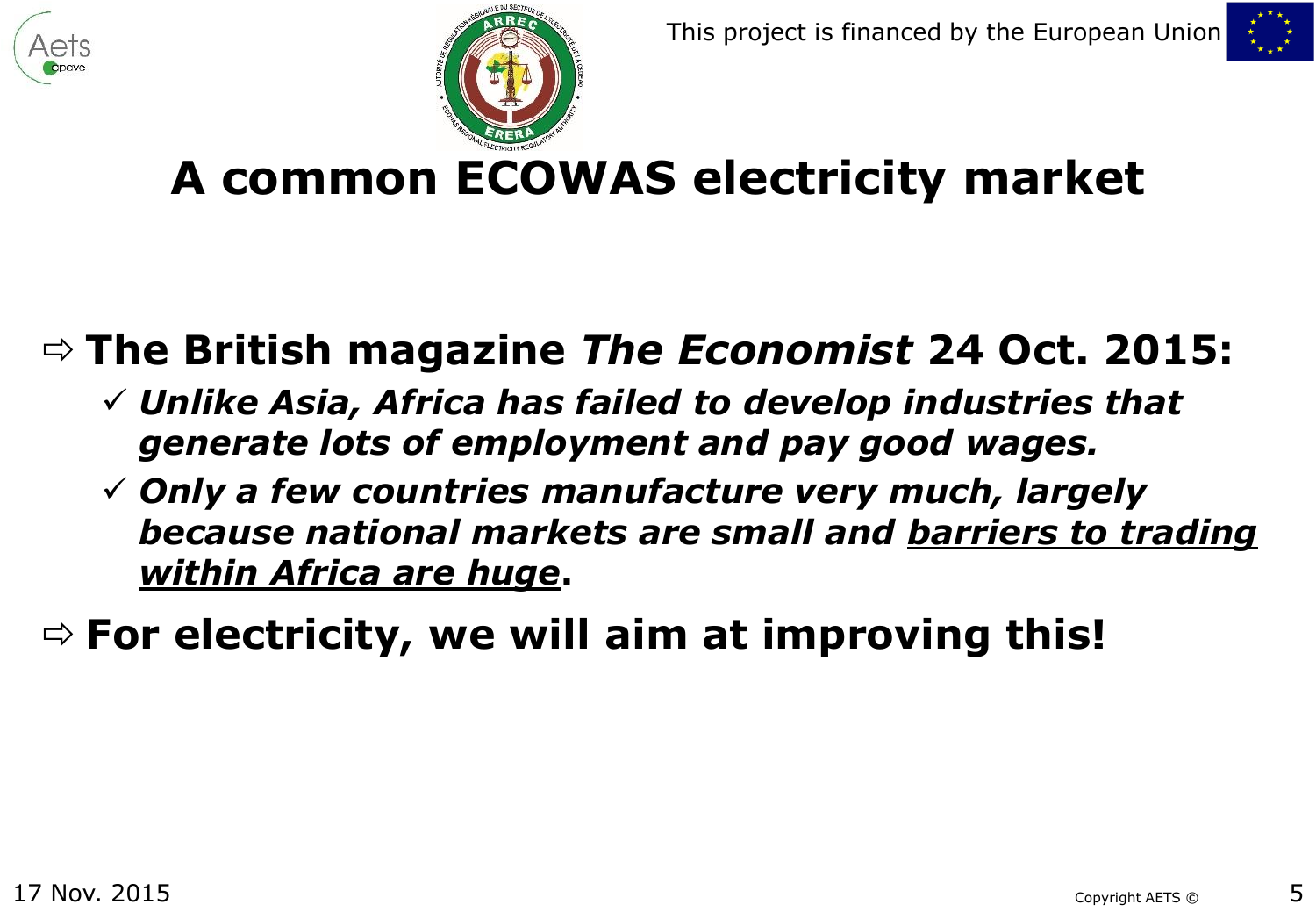![](_page_5_Picture_0.jpeg)

![](_page_5_Picture_3.jpeg)

**Creating a common electricity market Not a task for the faint-hearted!**

- **European Union: the Single European Market was launched in 1993.**
- **Since long, EU has had a common market for pens, paper, tomatoes, …**
- **However, for both electricity and gas, more than 22 years after the launch of The Single European Market:**

![](_page_5_Figure_8.jpeg)

**The common market is still work-in-progress.**

**For the Baltic-Nordic countries:**

**Creating a common electricity market took 20 years.**

**Electricity and gas are grid bound commodities.**

 $17$  Nov.  $2015$   $6$ **Creating a common market is complicated due to the monopoly transportation system (only the grid).**

![](_page_5_Picture_14.jpeg)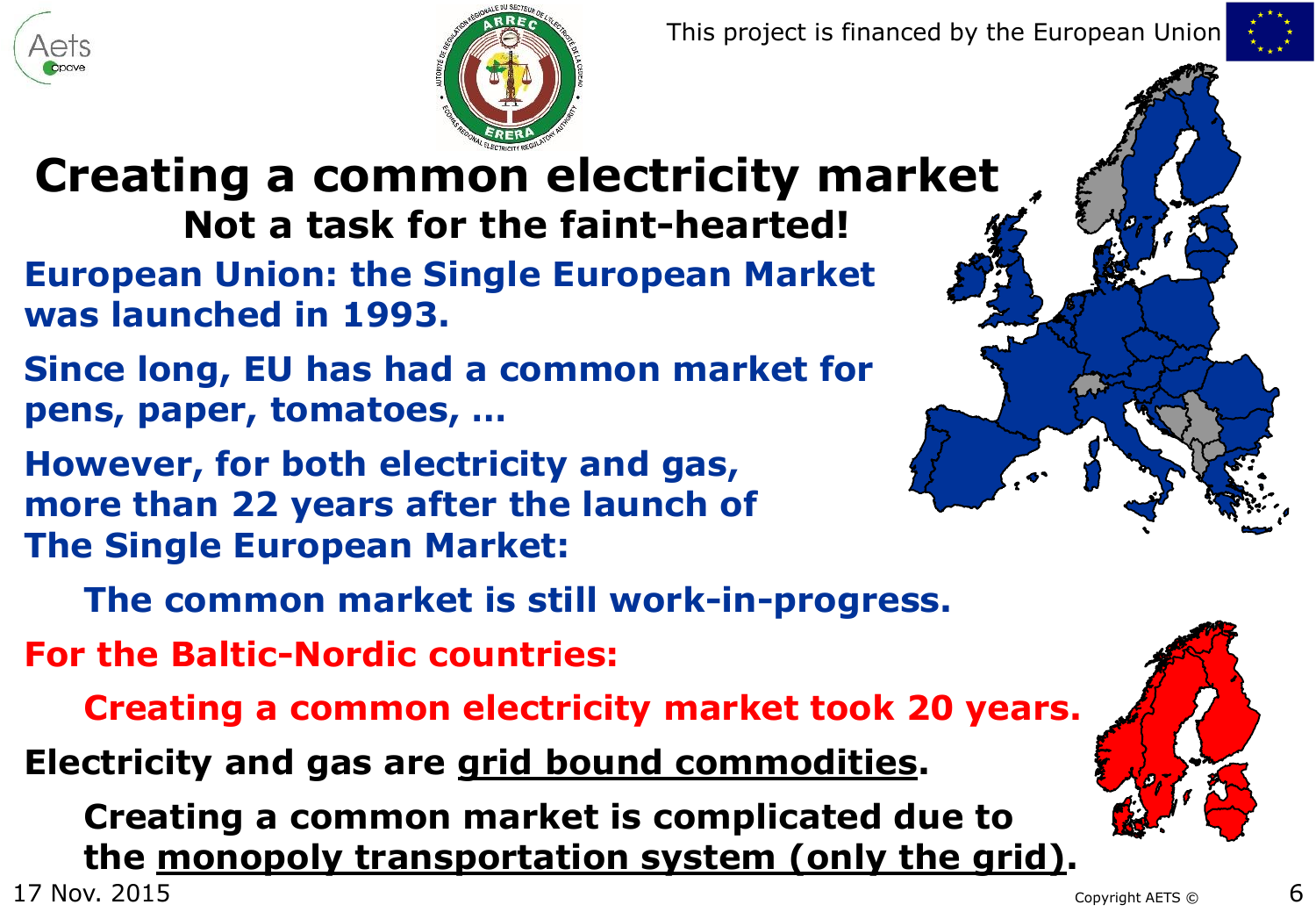![](_page_6_Picture_0.jpeg)

![](_page_6_Picture_1.jpeg)

![](_page_6_Picture_3.jpeg)

![](_page_6_Picture_4.jpeg)

# **ERERA's strategic plan 2016 – 2020**

17 Nov. 2015  $\sim$  7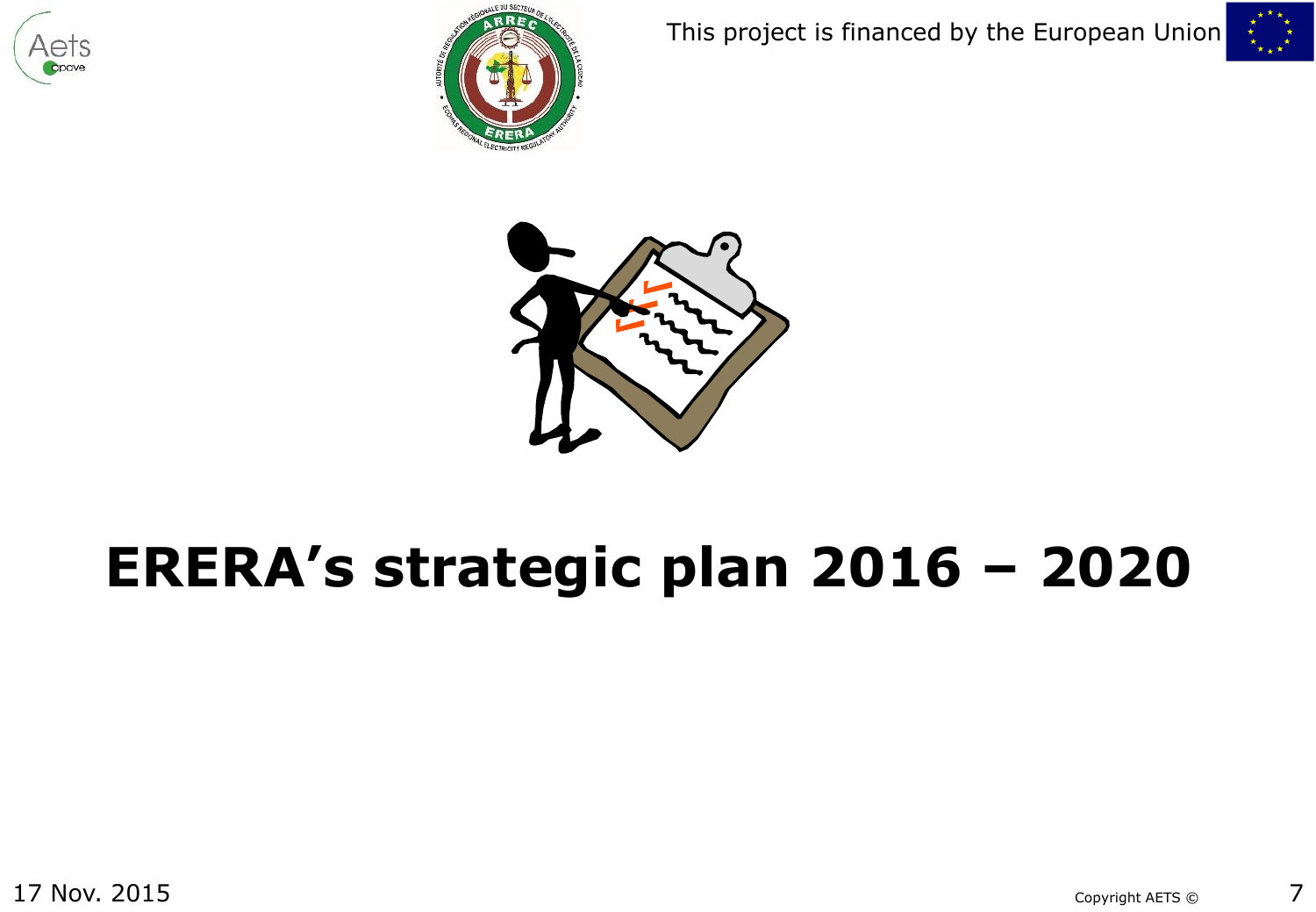![](_page_7_Picture_0.jpeg)

![](_page_7_Picture_3.jpeg)

**A common ECOWAS electricity market**

- **Question: what do we mean with** *a common electricity market***?**
- **Answer: focus on cross-border trading of electricity**
	- **Without cross-border trading, there is no** *common market*
		- **This is true for any commodity (or any service).**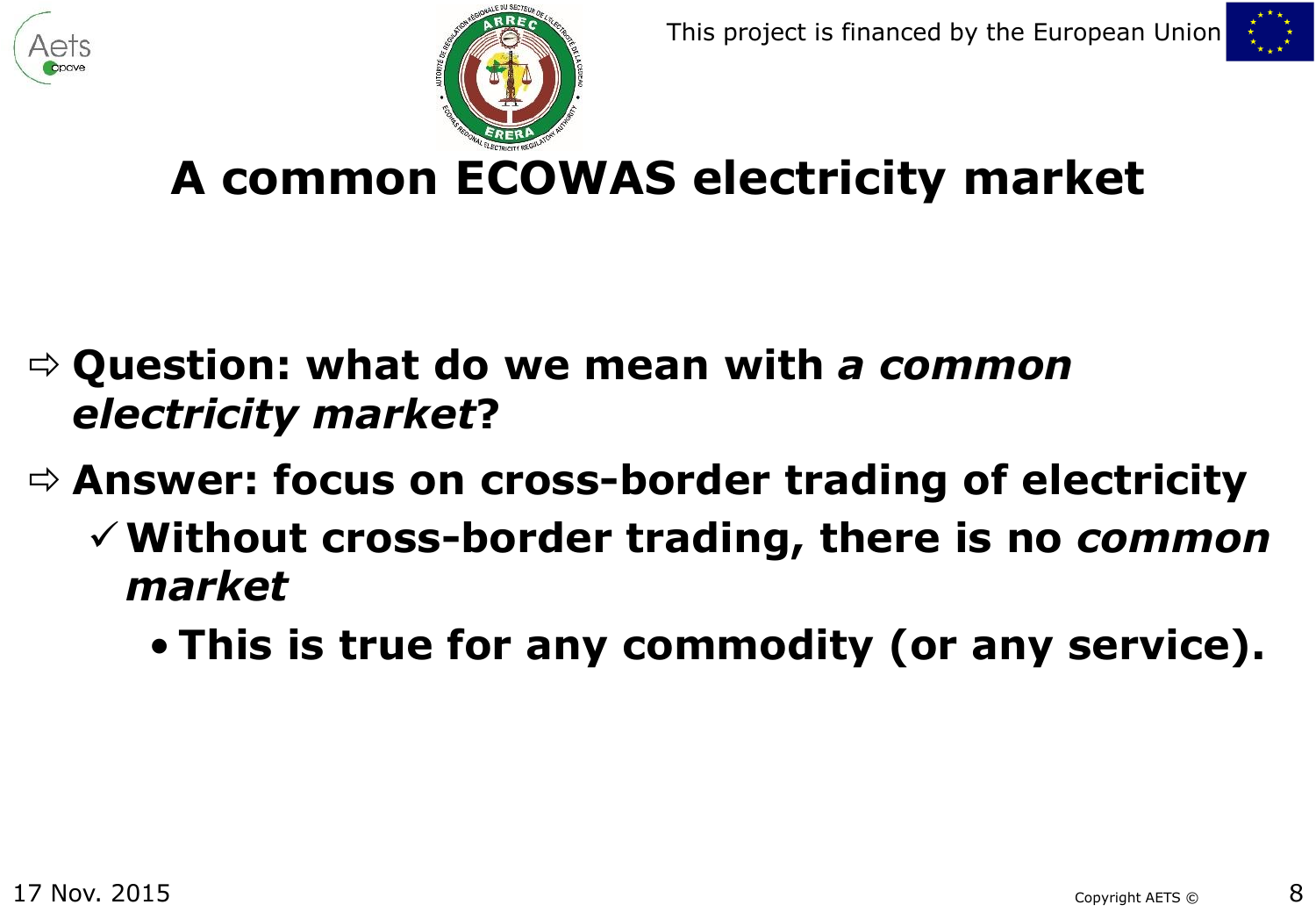![](_page_8_Picture_0.jpeg)

![](_page_8_Picture_3.jpeg)

#### **For 2020: what are we aiming at?**

- **For the ERERA strategic plan 2015–2020, the experiences from other regions raises the question of how to establish goals that are realistic and achievable**
- **ECOWAS by 2020: physically and commercially, the common electricity market should work.**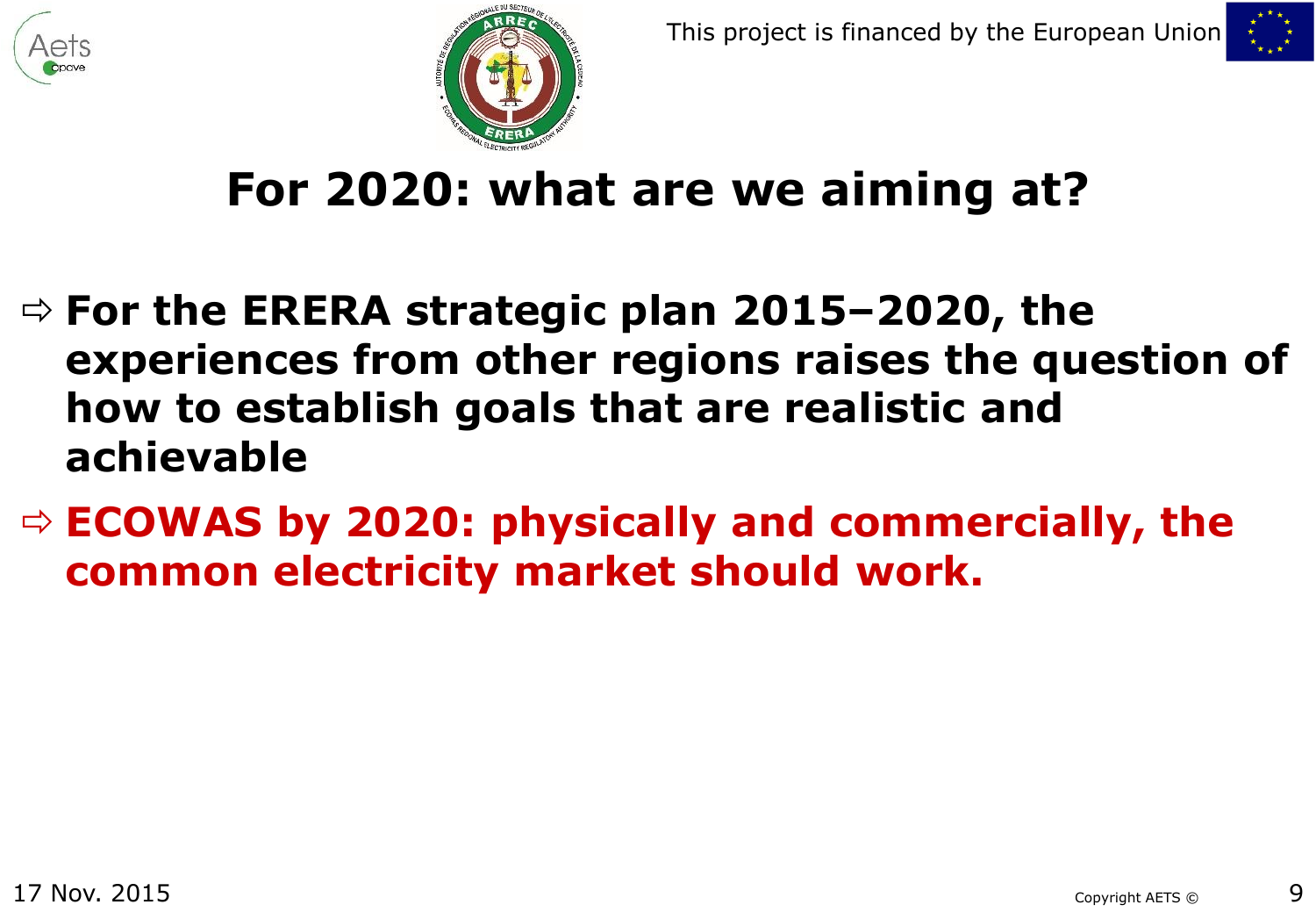![](_page_9_Picture_0.jpeg)

![](_page_9_Picture_3.jpeg)

#### **By 2020: physically and commercially, the common electricity market should work**

- **Meaning: grid capacity must be the only thing constraining multinational electricity trading**
	- **Naturally, if an interconnector between two countries is physically congested, there can be no more trading on the interconnector.**
- $\Rightarrow$  If there is no physical grid congestion, *multinational trading should proceed unimpeded*
	- **There should be no legal or institutional barriers for multinational trading.**
- **This is the guiding principle for where we want to be at the end of the period 2016–2020.**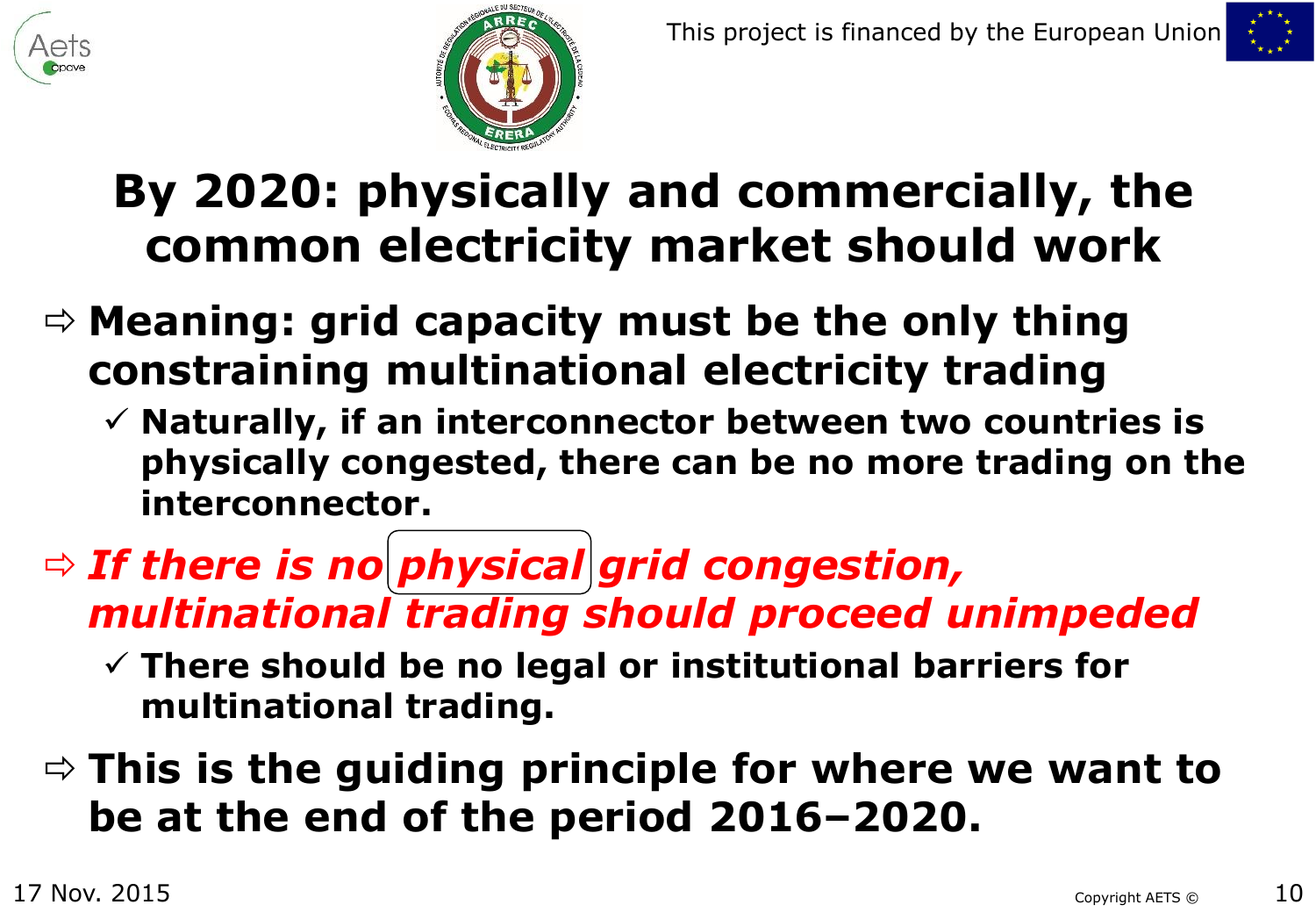![](_page_10_Picture_0.jpeg)

![](_page_10_Picture_1.jpeg)

![](_page_10_Figure_2.jpeg)

**Access to domestic grid**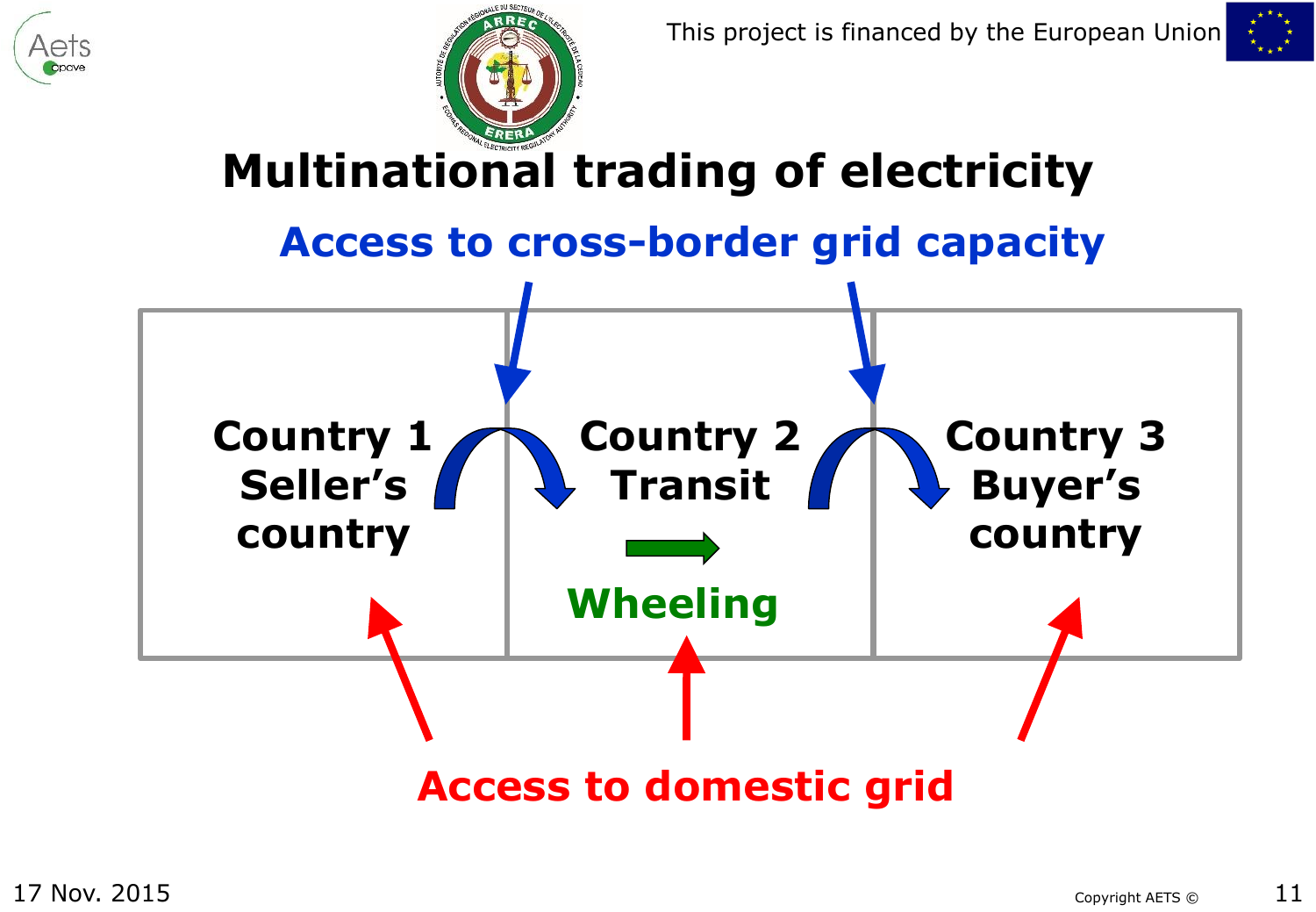### **ERERA's strategic plan 2016–2020 (A)**

![](_page_11_Figure_1.jpeg)

- $\Rightarrow$  **Rules for access to cross-border grid capacity.**
- $\Rightarrow$  **Rules for access to domestic grid** 
	- **The rules will not necessarily be the same for the various ECOWAS countries.**
	- **However, the rules must be non-discriminatory**
		- **There must be the same rules for all commercial players**
			- **Whether they are domestic or foreign.**
- $\Rightarrow$  Rules for the wheeling tariffs.
- $\Rightarrow$  Rules for how to handle old and new agreements.
- $\Rightarrow$  **Dispute resolution rules.**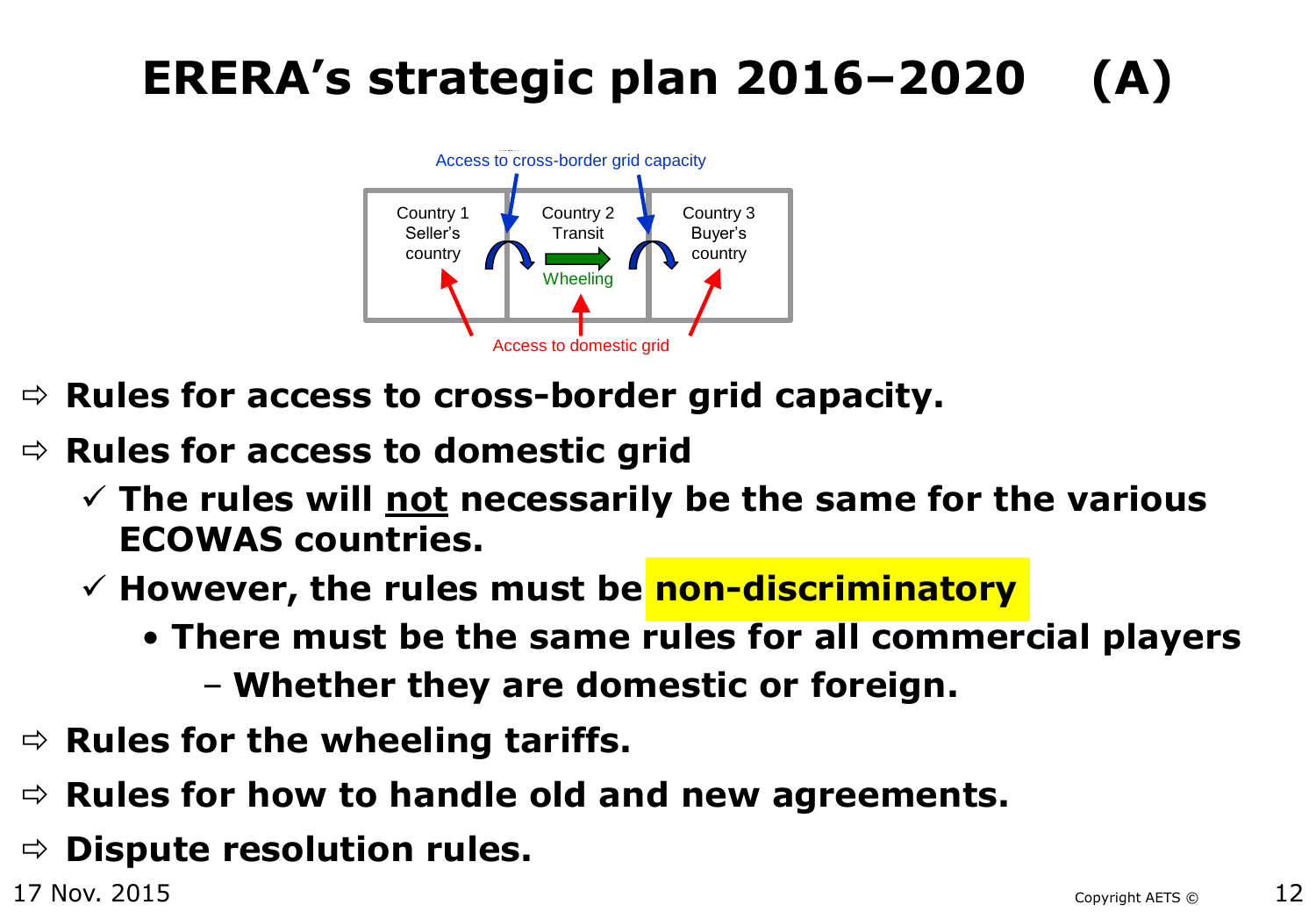# **ERERA's strategic plan 2016–2020 (B)**

![](_page_12_Figure_1.jpeg)

- **Eventually, for a common electricity market, everything zooms in on the non-discriminatory access to grid capacity**
	- **We are facing the problem of the monopoly transport system**
		- **As usual.**
- **For the input from you:**
	- **Using your knowledge of your local market and the ECOWAS market.**
	- **Using the matrix sketching out the strategic plan.**
- **Provide a feed-back on how we'll reach the target listed at slide no. 10:**

#### $17$  Nov.  $2015$   $13$  *If there is no physical grid congestion, multinational trading*  **should proceed unimpeded.**<br>17 Nov. 2015